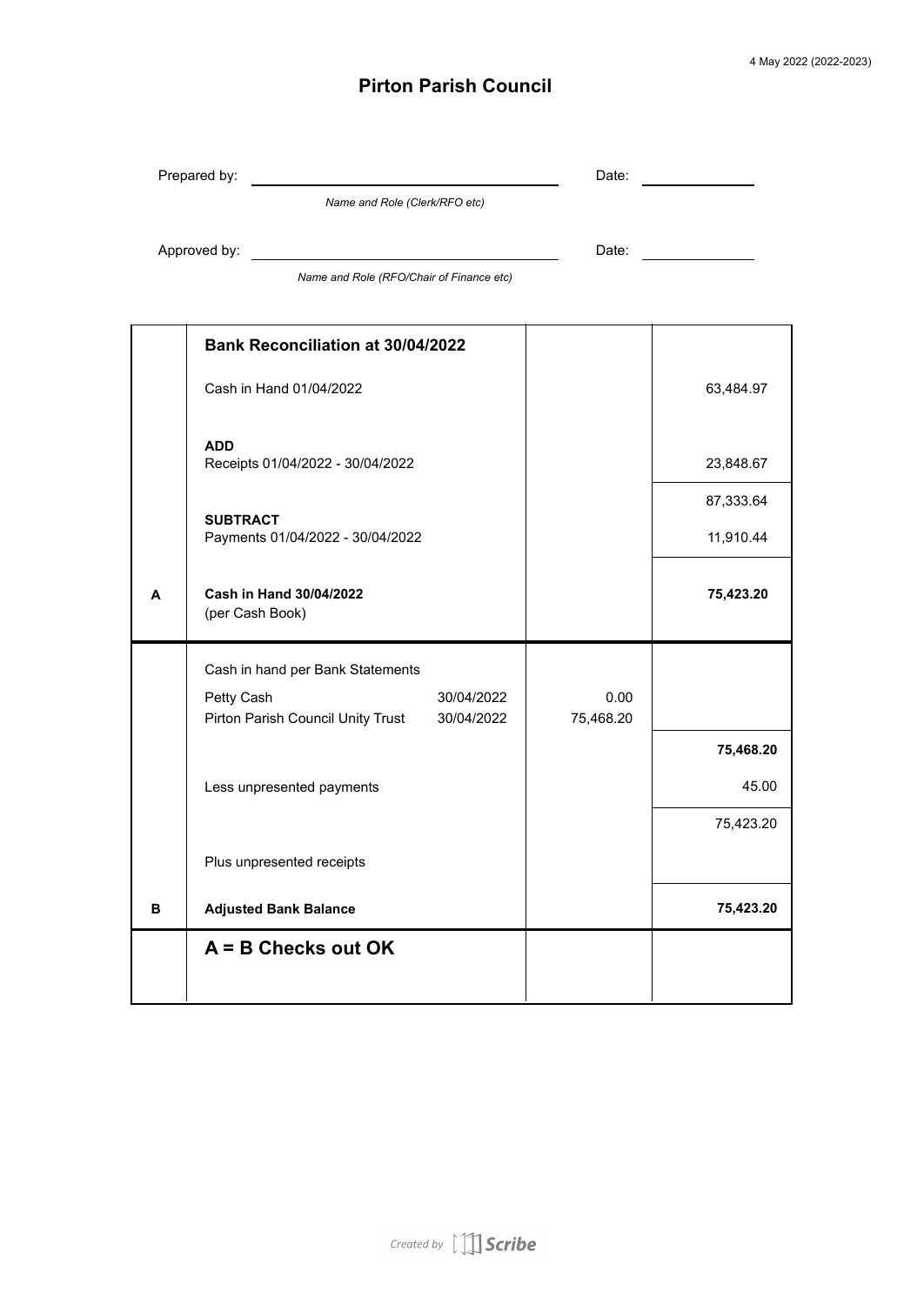| <b>Pirton Parish Council</b> |
|------------------------------|
| <b>PAYMENTS LIST</b>         |

| .            |                                          |            |        |                         |                  |                               |                                 |                 |            |            |              |
|--------------|------------------------------------------|------------|--------|-------------------------|------------------|-------------------------------|---------------------------------|-----------------|------------|------------|--------------|
| Voucher Code |                                          | Date       | Minute | Bank                    | <b>Cheque No</b> | <b>Description</b>            | <b>Supplier</b>                 | <b>VAT Type</b> | <b>Net</b> | <b>VAT</b> | <b>Total</b> |
|              | 22 Tennis Courts (MUGA) Maint 19/04/2022 |            |        | Pirton Parish Council L |                  | <b>MUGA Cleaning</b>          | Tennis Court Maintenance        | Z               | 700.00     |            | 700.00       |
|              | 23 Bury Trust                            | 19/04/2022 |        | Pirton Parish Council L |                  | <b>Bury Trust Maintenance</b> | <b>IGB Fencing</b>              | S               | 730.00     | 146.00     | 876.00       |
|              | 24 Other                                 | 12/05/2022 |        | Pirton Parish Council L |                  | Queen's Jubilee Mugs          | Edward Roberts (Clerk)          | S               | 693.50     | 138.70     | 832.20       |
|              | 28 Stationery                            | 12/05/2022 |        | Pirton Parish Council L |                  | Expenses                      | Edward Roberts (Clerk)          | S               | 61.98      | 12.40      | 74.38        |
|              | 35 Training                              | 12/05/2022 |        | Pirton Parish Council L |                  | <b>Councillor Training</b>    | <b>NALC</b>                     | S               | 32.44      | 6.49       | 38.93        |
|              | 36 Training                              | 12/05/2022 |        | Pirton Parish Council L |                  | <b>Councillor Training</b>    | <b>NALC</b>                     | S               | 32.44      | 6.49       | 38.93        |
|              | 25 Salary                                | 12/05/2022 |        | Pirton Parish Council L |                  | Salary                        | Edward Roberts (Clerk)          | Z               | 579.10     |            | 579.10       |
|              | 26 Room (Office Expenses)                | 12/05/2022 |        | Pirton Parish Council L |                  | Expenses                      | Edward Roberts (Clerk)          | Z               | 30.00      |            | 30.00        |
|              | 27 Telephone                             | 12/05/2022 |        | Pirton Parish Council L |                  | Expenses                      | Edward Roberts (Clerk)          | Z               | 20.00      |            | 20.00        |
|              | 29 Postage & Mileage                     | 12/05/2022 |        | Pirton Parish Council L |                  | Expenses                      | Edward Roberts (Clerk)          | Ζ               | 21.15      |            | 21.15        |
|              | 30 Tax                                   | 12/05/2022 |        | Pirton Parish Council L |                  | Tax & Employers NI            | <b>HMRC Clerk's Tax</b>         | Z               | 144.80     |            | 144.80       |
|              | 31 Village Greens                        | 12/05/2022 |        | Pirton Parish Council I |                  | Village Greens Grass          | Andrew Burton                   | Z               | 320.00     |            | 320.00       |
|              | 32 Room Hire                             | 12/05/2022 |        | Pirton Parish Council L |                  | Room Hire                     | Village Hall                    | Z               | 37.00      |            | 37.00        |
|              | 33 Room Hire                             | 12/05/2022 |        | Pirton Parish Council L |                  | Room Hire                     | Pirton Sports and Social Club Z |                 | 79.00      |            | 79.00        |
|              | 34 Street Cleaner                        | 12/05/2022 |        | Pirton Parish Council L |                  | <b>Street Cleaning</b>        | Tony Smart                      | Z               | 170.00     |            | 170.00       |
|              |                                          |            |        |                         |                  |                               |                                 |                 |            |            |              |

 $\overline{\phantom{0}}$ 

**Total 3,651.41 310.08 3,961.49**